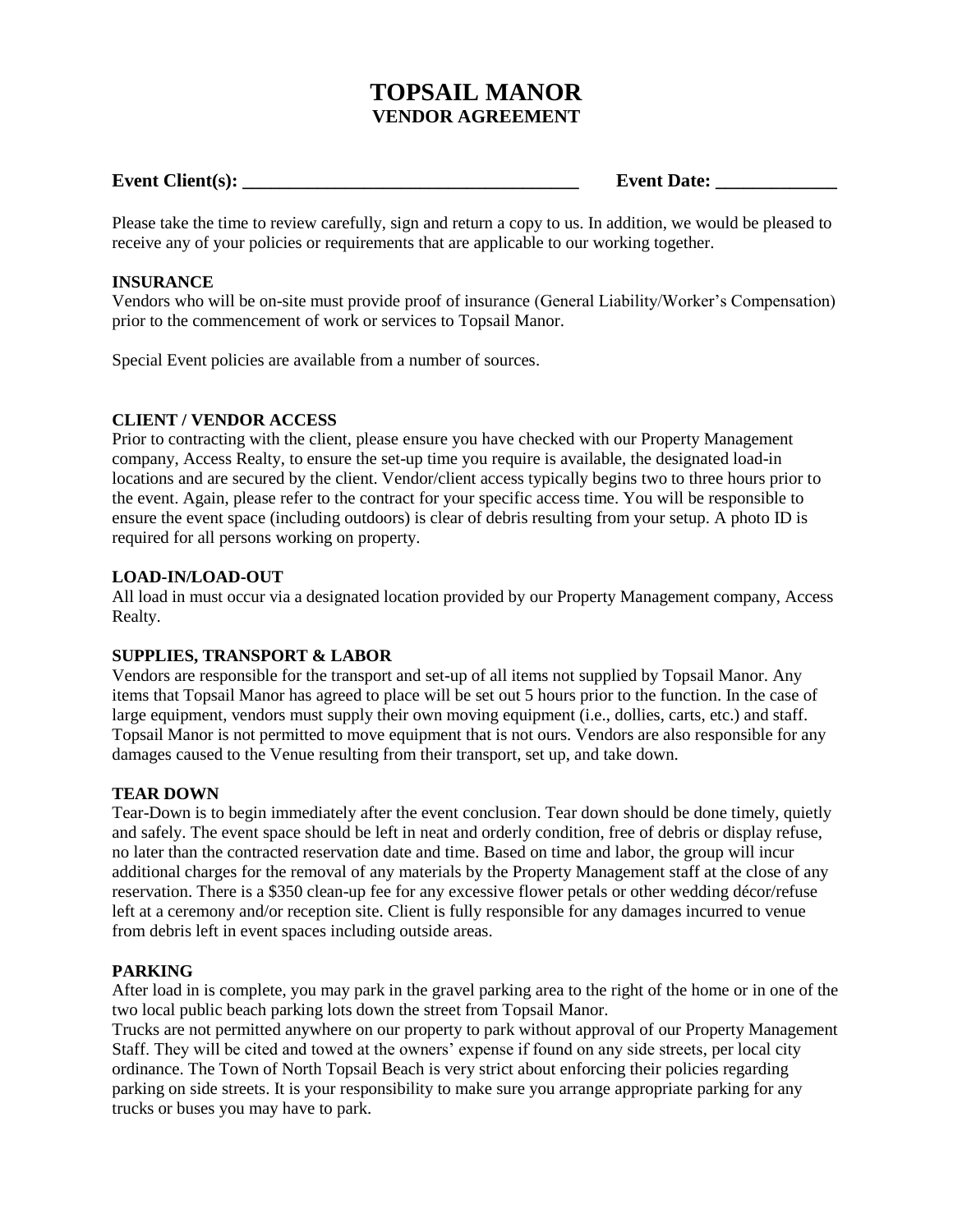## **STORAGE**

Topsail Manor does not provide any storage prior to or after an event. All equipment and elements for an event need to be delivered and picked-up on the event day.

## **DIAGRAMS**

The Property Management Staff will provide a diagram of specific placement of all elements at least a week in advance, if requested. If you should have specific needs or requirements, please contact our Property Management Staff at Access Realty (910-327-2050).

#### **DRAPING / TAPING**

All technical equipment in the event room that is visible to guests must be properly draped with cables tucked away. At no time can anything be taped or otherwise affixed to walls, ceilings, baseboards, door frames or crown molding without the consent and direction of the Property Management Staff.

#### **PUBLIC BEACH POLICIES**

All beaches are under the regulation of the Town of North Topsail Beach. The following are the city's policies and regulations for the use of the beaches: No glass containers allowed on the beach No open flames, BBQs or pits are allowed No umbrellas larger than 6' Beach used for any event is first come, first serve and space cannot be "reserved". Any items used on the beach must be removed shortly after use. Items left on the beach overnight or for extended periods of time may result in a fine or damage.

## **CURFEW/AMPLIFICATION**

All outdoor events must conclude by 10:00 pm in accordance to the Town of North Topsail Beach Noise Ordinance.

# **DÉCOR & FURNISHINGS**

Furnishings/décor may not be moved or removed. Carpets, walls, doors, etc. are to be protected. Any damages will be your sole responsibility. No items shall be affixed to walls or ceilings without prior approval from the Property Management Staff.

# **NOISE LEVEL FOR ENTERTAINMENT/PRODUCTION/LIGHTING:**

Topsail Manor reserves the right to determine the final placement of all stages and direction of sound for all outside Entertainment and/or Production with amplified music or sound. Topsail Manor must approve all outside lighting plans to include fixtures used 30 days prior to event. Lighting must comply with City mandated guidelines. Topsail Manor reserves the right to enforce hours and noise levels of all amplified sound based on required City and State Ordinances or any immediate requests of sound reduction by neighboring residents and/or city officials. Topsail Manor shall have sole and absolute final authority on this matter. Failure to comply at the time of request could result in fines or penalties. After 10pm, outside noise levels for teardown must not exceed 50 decibels.

#### **SMOKING AND ALCOHOL**

Smoking is not permitted in the home, on the decks, or on the gazebo. Designated smoking disposal bins are located in the courtyard by the pool (shell planters filled with sand).

#### **FIRE SAFETY**

Client has been advised that all candles must be protected by greater than a 2" nonflammable container. Any other open flames are prohibited on property.

#### **NON-FLAMMABLE MATERIALS**

Electric Wiring and equipment installation must conform to appropriate local codes. Material not conforming to such regulations will be removed immediately at the vendor's expense.